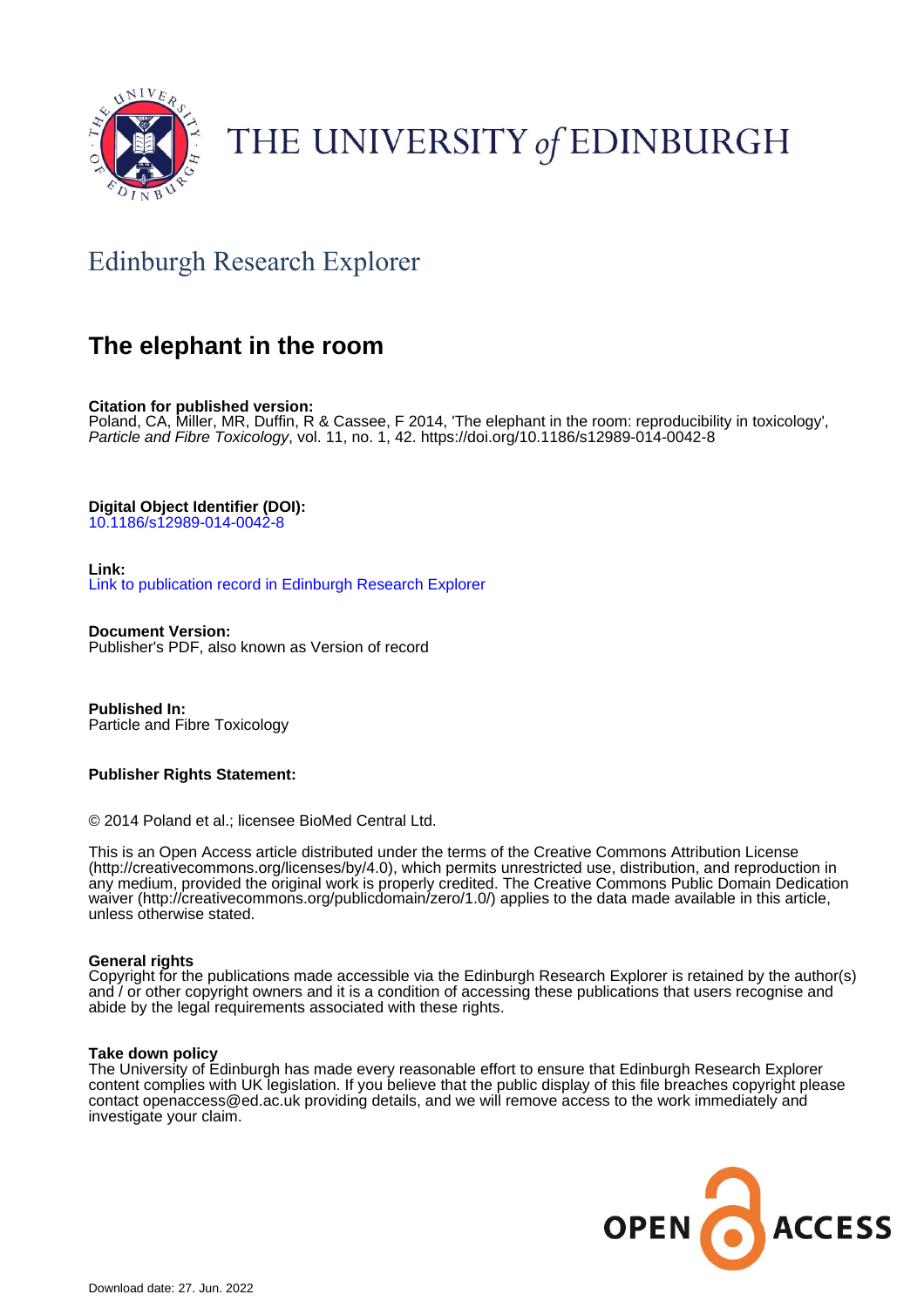## EDITORIAL AND INTERNATIONAL CONTRACT CONTRACT CONTRACT CONTRACT CONTRACT CONTRACT CONTRACT CONTRACT CONTRACT CO



# The elephant in the room: reproducibility in toxicology

Craig A Poland<sup>1\*</sup>, Mark R Miller<sup>2</sup>, Rodger Duffin<sup>3</sup> and Flemming Cassee<sup>4,5</sup>

The issue of reproducibility of results in toxicology has long been a concern and, perhaps, at the back of many of our minds but not necessarily at the forefront of our thinking – 'the elephant in the room'. Are the results we have published literally our results or are they reproducible and truly part of a credible theory? In the excellent editorial by Gary Miller [\[1](#page-4-0)], Editor-in-Chief of the journal Toxicological Sciences, he discusses the issue of reproducibility in scientific manuscripts; an important topic and one that has received increasing attention of late from researchers, journals and funding bodies.

#### The problem?

The editorial on the topic of reproducibility, or lack of, in toxicology follows on from concerns raised in the journal Nature [\[2,3](#page-4-0)], including a collation of publications and comments on the journals website [\(http://www.na](http://www.nature.com/nature/focus/reproducibility/)[ture.com/nature/focus/reproducibility/](http://www.nature.com/nature/focus/reproducibility/)). In addition in January this year, the Director and Deputy Director of National Institute of Health (NIH) outlined what the NIH plans to do to tackle the problem [[4\]](#page-4-0). Of greatest concern, is the contribution poor reproducibility can have on the attrition rates of potential therapies as they move from preclinical testing *(in situ, in vitro* and *in vivo)* to rigorous clinical trials. Clinical trials require specific levels of stringency (e.g. power estimates, blinding, randomisation, etc. [[4\]](#page-4-0)) that are not always observed within basic research. Whilst the issue of attrition, or the failure of novel therapies to reach their full potential, pertains to a sub-set of scientific endeavour, the issue of irreproducibility impacts on all areas of science. This can range from public (mis)trust of science to the unintentional squandering of increasingly limited time and funds pursuing blind avenues. The implications of this should not be underestimated. Research agendas, whilst ultimately

<sup>1</sup>Institute of Occupational Medicine, Research Avenue North Riccarton, Edinburgh EH14 4AP, UK



#### The cause?

As with the Editorials cited above [\[1-4](#page-4-0)], it is important to clearly state that this is not a question of scientific misconduct, but instead often one of an increasing number of simple mistakes in the research design. These may occur everywhere from poorly designed protocols, incorrect controls, underpowered studies, improper data analysis/reporting (such as the use of error bars or confidence intervals [\[6](#page-4-0)]), the differentiation between technical replicates and independent experiments [\[7,8](#page-4-0)], as well as inaccurate/incomplete reporting of methods [\[7](#page-4-0)]. This latter issue has been suggested to be especially crucial, as even minor modifications of conventional in vitro toxicity assays (e.g. due to sample handling/ preparation issues) can have an important impact on study reproducibility [\[9](#page-4-0)].

These and many more factors harm the reproducibility of studies. However, the articles on reproducibility cited above do not advocate a 'thou shalt' approach, which is something we at Particle and Fibre Toxicology agree with. Instead these articles wish to offer reasons as to



© 2014 Poland et al.; licensee BioMed Central Ltd. This is an Open Access article distributed under the terms of the Creative Commons Attribution License [\(http://creativecommons.org/licenses/by/4.0\)](http://creativecommons.org/licenses/by/4.0), which permits unrestricted use, distribution, and reproduction in any medium, provided the original work is properly credited. The Creative Commons Public Domain Dedication waiver [\(http://creativecommons.org/publicdomain/zero/1.0/](http://creativecommons.org/publicdomain/zero/1.0/)) applies to the data made available in this article, unless otherwise stated.

<sup>\*</sup> Correspondence: [craig.poland@iom-world.org](mailto:craig.poland@iom-world.org) <sup>1</sup>

Full list of author information is available at the end of the article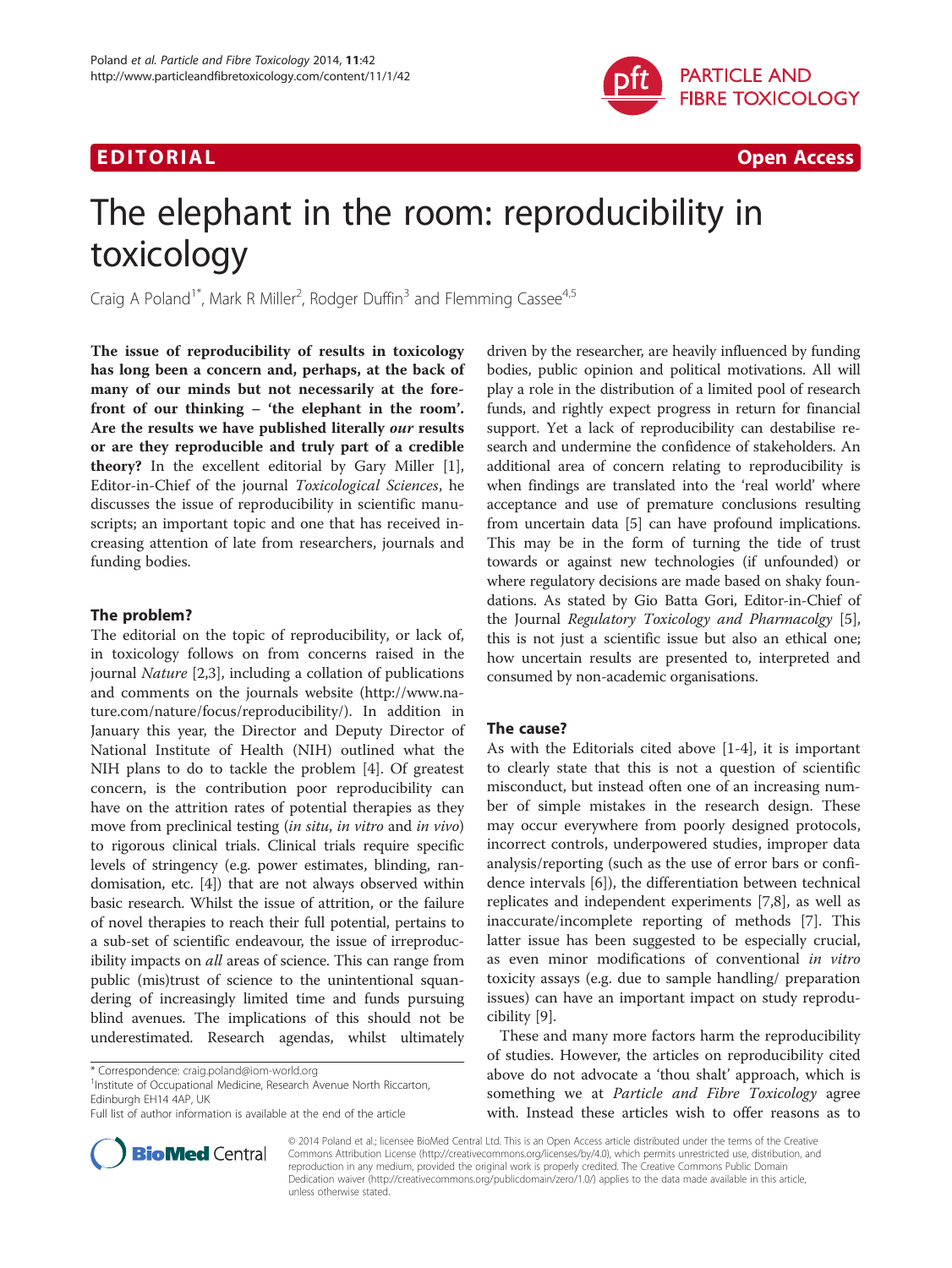why some basic standards may have slipped, and suggest ways to improve reproducibility that could be useful to us all. The articles point out that it is not just the individual researcher or senior investigators that are at fault, but also that motivations in sciences are too heavily influenced by a 'rewards system' whereby large scale, high volume, low cost studies are incentivised, and continued publication in high-profile journals is, more-than-ever, a necessity – "publish or perish". These factors can improve scientific progress, pushing up standards and output/ pushing down costs, however there is a clear risk that the intensity and speed of this competitive approach could come at the cost of scientific rigour.

One commenter on the 2012 Nature editorial [[2\]](#page-4-0) offered that "one could say there is no way to have real science and money hand in hand especially when one is required to generate money with the respective science". Many will recognise the truth in such a statement, although others would argue that this is the environment we inhabit and one that is increasingly unlikely to change. Today's research environment is increasingly based on short-term contracts whereby acquisition of research grants and publications are the main two drivers (certainly from an Academic perspective) that offer the foundations towards job stability. The competitiveness of such a research environment will not promote more expensive, longer-term projects that may be narrower in terms of focus yet have the sufficient depth to provide more rigorous and reproducible findings. To achieve truly informative and reliable science, a balance has to be struck between sufficiency, thoroughness and value for money which is not necessarily something that can be rushed.

Science is seen as 'self-correcting' due to the premise that it is built on the replication of earlier work [\[4\]](#page-4-0). Yet for this function to occur there is a requirement to validate key data, prior to its use as a foundation to advance the research question. However, there is limited incentive from journals and funding bodies to pursue such studies, or to publish results that may contradict or confirm previous papers [\[3\]](#page-4-0). This is often a vital service to avoid wasting money and effort, and provide confidence in future scientific output. However, some top-tier journals are beginning to recognise the importance of this aspect of research by providing journal space for this type of study, particularly where they confirm or refute important and/or controversial findings [[3\]](#page-4-0). The usefulness of negative findings or contradictory data should also be adopted more widely in peer-reviewed journals [[10\]](#page-4-0). We acknowledge that Particle and Fibre Toxicology also uses novelty often as a key selection criterion, as it should do. However, reviewers are encouraged to give investigators a fair chance when submitting replication studies, if clearly warranted and properly substantiated.

#### The solution?

How do we address this apparent conflict? Collins and Tabak of the National Institutes of Health (NIH) point to community responsibility and propose a range of approaches to tackle the various levels in the hierarchy of scientific research that may have contributed to the increasing concern in this area [[4\]](#page-4-0). Their advice ranges from journals being encouraged to devote more space to research conducted in an exemplary manner, as well as those that report negative findings [[10](#page-4-0)]. They also highlight that Nature Publishing Group have abolished restrictions on the length of Methods sections to ensure the reporting of essential experimental detail [\[3](#page-4-0)]. They also suggest a move away from using "arbitrary surrogates" of an investigator's scientific contribution and future potential when considering job promotion or grant awards. In particular they emphasise that the use of relatively uninformative measures such as the numbers of grants awarded or numbers of publications in journals with high impact factors may underestimate the true value of a researcher's output that could be low in number, but high in impact in a broader sense. Interestingly the NIH is also considering strategies that provide greater stability for investigators (at crucial career stages) by offering more flexibility and longer project durations within grant mechanisms to reduce the (perceived?) pressure to generate positive results and numerous papers within short periods of time. This is an interesting approach but also one that would need further support from academic departments through a greater focus on career development and a broader means of evaluating what an individual brings to their department.

Whilst the approaches put forward by Collins and Tabak are largely from a top-down perspective, the editorial by Gary Miller [[1\]](#page-4-0) discusses a more fundamental, ground-up approach for improving the rigour of day-today scientific research. He suggests further encouragement of researcher awareness of unintended bias by, as Miller puts it, evoking the spirit of Karl Popper and attempting to disprove what we believe to be true [[1](#page-4-0)]. In particular, to evoke a mind-set that reduces confirmation bias where an experimenter (purposely, or inadvertently) directs the course of study to confirm what they believe to be true. Miller suggests that we too often attempt to rid our experiments of any sort of experimental variability through good intention, but this in itself limits reproducibility. Should we instead 'add in a little variability', i.e. ensure reproducibility of findings are maintained despite variables such as differences between lots of reagents, different experimenters and laboratories performing the test, etc? However the presence of variability is already well entrenched in biological sciences where the complexity, instability and unpredictability of biological systems is arguably more profound than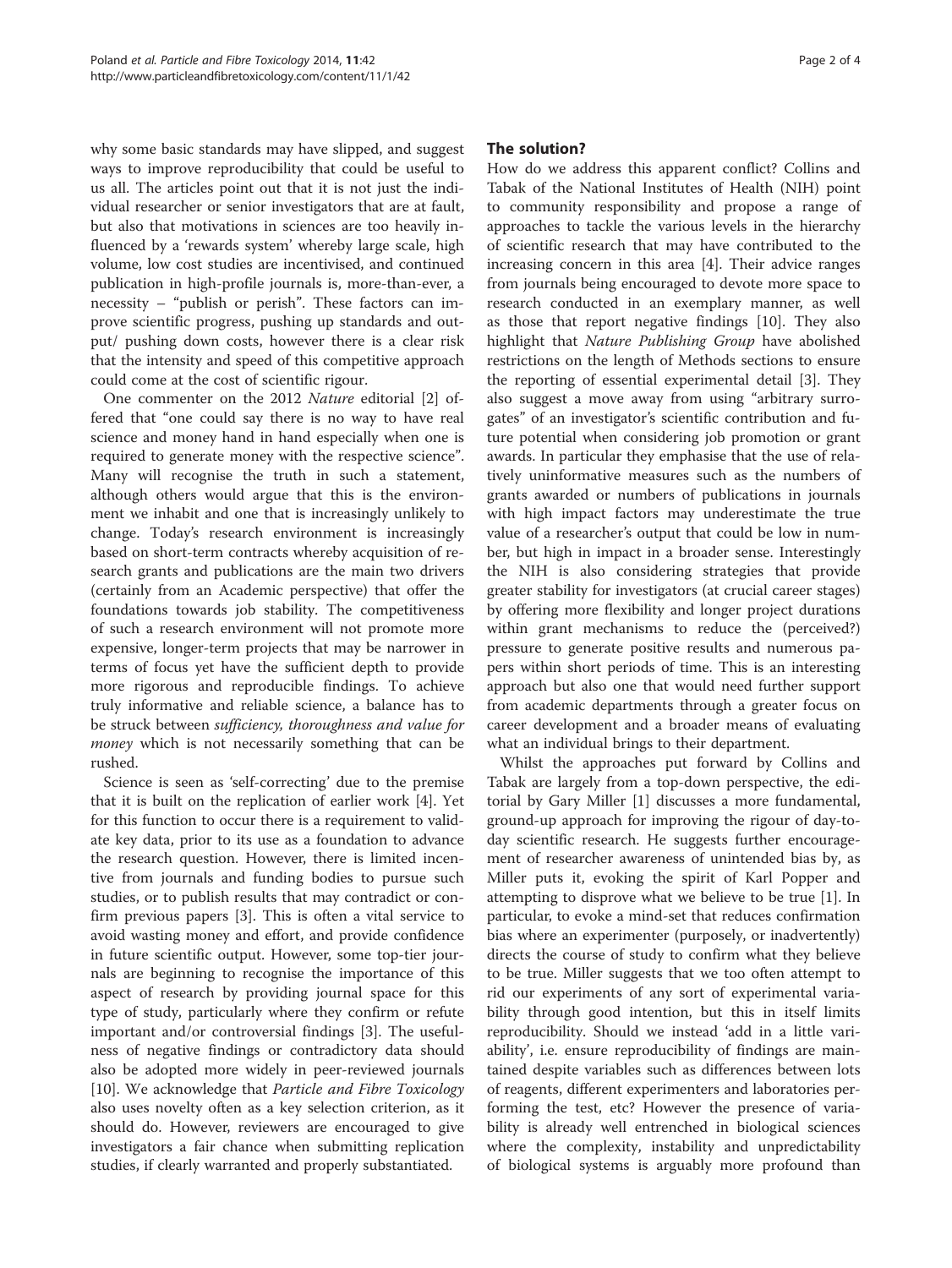within other, more fundamental disciplines such as chemistry and physics [\[5](#page-4-0)]. This is encapsulated within 'Harvard's law' (and perhaps even taped-up as a notice in your own cell culture laboratories) which states that "Under the most rigorously controlled conditions of pressure, temperature, volume, humidity, and other variables the organism will do as it damn well pleases". The field of particle and fibre toxicology, and especially nanotoxicology, adds an additional layer of complexity through the addition of surprisingly dynamic physicochemical properties of particles, dispersion states, etc. once such particles are employed in the biological model of interest. Many particle/nano- journals now require very high standards of independent characterisation of the test compounds and reporting of methods, properties and sources of materials as standard; not just a reliance of citation of other publications with similar methodology. In a sense, one should characterize materials in such a way that the hypothesis of the study can be addressed and that peers will be able to reproduce the exposures.

The crux of this is the use of replication and rigorous confirmation of an observed endpoint and this takes time, funds and, in the case of *in vivo* studies, may also be considered as non-ethical. Stakeholders (e.g. funding bodies) have a responsibility to ensure that high-output strategies do not represent a false economy due to a lack of reproducibility. However the onus clearly lies on the researchers also; what is required to prove, with confidence, your results? For example, does significance at  $n=3-4$  truly provide conclusive proof of a hypothesis? Recently Johnson [[1,11](#page-4-0)] suggested that the current standard of  $p < 0.05$  for statistical significance is a major source of irreproducibility in both big and small data sets alike. Aiming for a more stringent threshold level of significance (such as 0.01 or 0.005) and greater use of dose-response curves rather than single dose studies would undoubtedly require more replicates. However, it would also push researchers not to simply do 'just enough' to demonstrate a positive finding, but to ensure that the biological significance of findings are better represented across the spectrum of biological variability. At very least, our conclusions and the adoption of bold statements should be reflective of the statistical evidence; where results are barely significant, it may be more prudent to suggest that the results are indicative of something rather than that they confidently state fact.

Understandably, many scientists will be less inclined to risk undermining their prospects of grant funding and career progression by increasing their proposal costs and reducing publication rates. However, there are bottomup approaches that can be taken. These range from a more conscientious approach to experimental design, analysis and reporting (including training junior staff to be similarly dedicated) to testing our hypotheses in scientific forums, be that through on-line media or by formal peer review. This editorial does not propose to offer all of the solutions but simply add voice to the growing concern and call for a collective response to the issue and stimulate debate on the topic in all forums because as stated by Gary Miller "Toxicology just is not toxicology without reproducibility" [\[1](#page-4-0)] and we whole heartedly agree. There is no panacea but allow us to offer five practical points to consider during study design through to reporting the findings, from the perspective of particle toxicology.

- 1. Be specific. For example, what is your sample? If it's graphene, then is it actually graphene i.e. a monolayer, or is it few layer graphene, or graphite platelets? If they are ambient particles, where and how were they collected (date, time, weather conditions etc.)? State this, it is important - later studies may not replicate your results simply due to inadvertently testing the non-similar materials i.e. comparing apples and oranges.
- 2. Characterise, characterise, characterise. Only with independent characterisation do you truly know what you are testing and allow others to reproduce your findings. Particle characteristics will undoubtedly be a key driver of bioactivity. Characterise in relation to your hypothesis or research question - do not characterise because there is a default list of parameters that you need to check.
- 3. Use statistics to question your results rather than simply confirming a theory. Ask yourself, is barely statistically significant really biologically relevant? Can you support/validate an entire hypothesis or more controversially, a provocative statement using  $P < 0.05$ ?
- 4. Write your hypothesis in advance of running the experiment. It should be clear from the experimental design how you have tried to disprove this. If your theory is robust it should survive your best efforts to challenge it.
- 5. Take a 'belts and braces' approach to confirming findings. Use multiple approaches, doses, time points, replicates and controls. You don't want to be caught with your trousers down.

#### Competing interests

The authors declare that they have no competing interests.

#### Acknowledgements

CAP wishes to thank Dr. Dominque Balharry for valuable feedback and discussion on the challenges of reproducibility in toxicological analysis of particles and fibres.